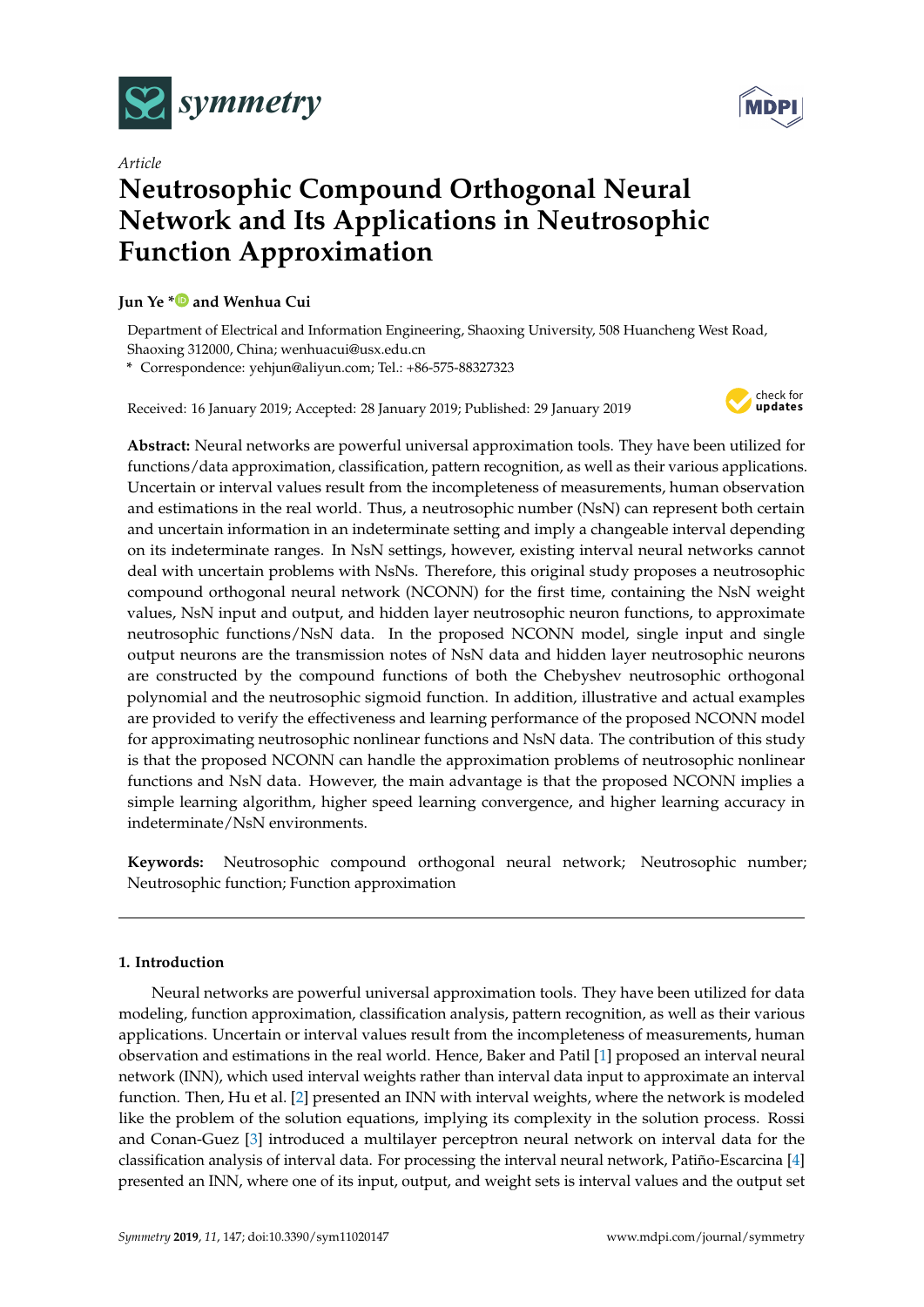is a binary one, therefore its outputs are binaries too for classifiers. Recently, Lu et al. [\[5\]](#page-7-4) introduced a neural network-based interval matcher corresponding to linguistic IF-THEN constructions, which is an interval pattern matcher to identify patterns with interval elements using the neural network, which can handle interval inputs values and interval output values based on a traditional neural network and is only suitable for interval pattern matching. Kowalski and Kulczycki [\[6\]](#page-7-5) presented the interval probabilistic neural network (IPNN) for the classification of interval data, where the IPNN structure is based on Specht's probabilistic network [\[7\]](#page-7-6).

In indeterminate environments, neutrosophic theory [\[8](#page-7-7)[–10\]](#page-7-8) has been used for various applications  $[11-14]$  $[11-14]$ . Since a neutrosophic number (NsN)  $[8-10]$  $[8-10]$  can represent both certain and uncertain information in indeterminate settings and contain a changeable interval depending on its indeterminate ranges, NsNs have been wildly applied to decision making [\[15](#page-8-1)[–17\]](#page-8-2), fault diagnoses [\[18,](#page-8-3)[19\]](#page-8-4), linear and nonlinear optimization problems [\[20](#page-8-5)[–23\]](#page-8-6), expression and analysis of the rock joint roughness coefficient (JRC) [\[24](#page-8-7)[–27\]](#page-8-8). However, there is no study on neutrosophic neural networks with NsNs in existing literature, while existing INNs also cannot deal with uncertain problems with NsNs. Therefore, this original study proposes a neutrosophic compound orthogonal neural network (NCONN) for the first time, which contains the NsN weight values, NsN input and output neurons and hidden layer neutrosophic neurons, to approximate neutrosophic functions and NsN data. In the proposed NCONN model, single input and single output data are NsNs (changeable interval numbers) and hidden layer neutrosophic neuron functions are composed of the Chebyshev neutrosophic orthogonal polynomial and neutrosophic sigmoid function. In addition, illustrative and actual examples are provided to verify the effectiveness and performance of the proposed NCONN model in approximating neutrosophic nonlinear functions and NsN data. The contribution of this study is that the proposed NCONN can handle the approximating and modelling problems of neutrosophic functions and NsN data for the first time. The main advantage is that the proposed NCONN implies a simple learning algorithm, higher speed learning convergence, and higher learning accuracy in indeterminate/NsN environments.

This study was formed as the following framework. The second section introduces the basic concepts and operations of NsNs. The third section proposes a NCONN structure and its learning algorithm. Then, two illustrative examples about neutrosophic nonlinear function approximations and an actual example (a real case) about the approximation problem of rock JRC NsNs are presented in the fourth section and the fifth section, respectively, to verify the effectiveness and performance of the proposed NCONN in approximating neutrosophic nonlinear functions and NsN data under indeterminate/NsN environments. The last section contains conclusions and future work.

## **2. Basic Concepts and Operations of NsNs**

In an uncertain setting, Smarandache [\[8–](#page-7-7)[10\]](#page-7-8) introduced the NsN concept represented by the mathematical form  $N = c + uI$  for  $a, b \in R$  (all real numbers) and *I* (indeterminacy), in which the certain part *c* with its uncertain part *uI* for *I* ∈ [*I* <sup>−</sup>*, I<sup>+</sup>* ] are combined. Hence, it can depict and express the certain and/or uncertain information in indeterminate problems.

Provided there is the NsN  $N = 5 + 3I$ , it depicts that the certain value is five and its uncertain value is 3*I.* Then, some interval range of the indeterminacy *I* ∈ [*I* <sup>−</sup>*, I<sup>+</sup>* ] is possibly specified in actual applications to satisfy some applied requirement. For instance, the indeterminacy *I* is specified as such a possible interval  $I \in [0, 2]$ . Thus, it is equivalent to  $N = [5, 11]$ . If  $I \in [1, 3]$ , then there is  $N = [8, 14]$ . It is obvious that it is a changeable interval depending on the specified indeterminate range of  $I \in [I^-, I^+]$ , which is also denoted by  $N = [c + uI^-, c + uI^+]$ .

In some special cases, a NsN  $N = c + uI$  for  $N \in U$  (*U* is all NsNs) may be represented as either a certain number  $N = c$  for  $uI = 0$  (the best case) or an uncertain number  $N = uI$  for  $c = 0$  (the worst case).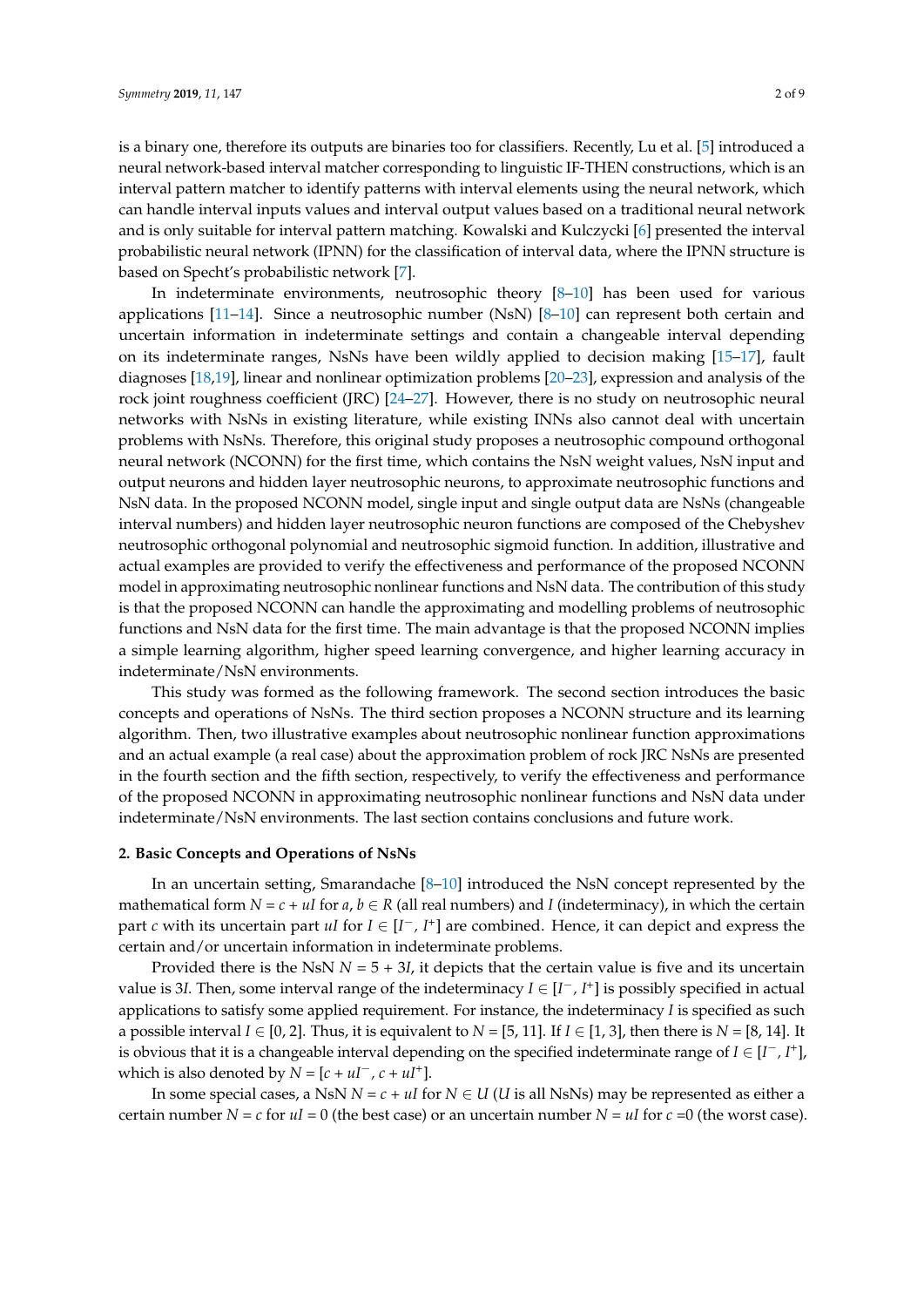Provided that there are two NsNs  $N_1 = c_1 + u_1 I$  and  $N_2 = c_2 + u_2 I$  for  $N_1, N_2 \in U$  and  $I \in [I^-, I^+]$ , then their operational laws are introduced as follows [\[21\]](#page-8-9):

$$
N_1 + N_2 = c_1 + c_2 + (u_1 + u_2)I = [c_1 + c_2 + u_1I^- + u_2I^-, c_1 + c_2 + u_1I^+ + u_2I^+]
$$
(1)

$$
N_1 - N_2 = c_1 - c_2 + (u_1 - u_2)I = [c_1 - c_2 + u_1I^- - u_2I^-, c_1 - c_2 + u_1I^+ - u_2I^+]
$$
 (2)

$$
N_1 \times N_2 = c_1c_2 + (c_1u_2 + c_2u_1)I + u_1u_2I^2
$$
  
\n
$$
= \begin{bmatrix}\n\min\left(\begin{array}{c} (c_1 + u_1I^-)(c_2 + u_2I^-), (c_1 + u_1I^-)(c_2 + u_2I^+), \\ (c_1 + u_1I^+)(c_2 + u_2I^-), (c_1 + u_1I^+)(c_2 + u_2I^+) \end{array}\right), \\
\max\left(\begin{array}{c} (c_1 + u_1I^-)(c_2 + u_2I^-), (c_1 + u_1I^-)(c_2 + u_2I^+) \\ (c_1 + u_1I^+)(c_2 + u_2I^-), (c_1 + u_1I^+)(c_2 + u_2I^+) \end{array}\right)\n\right]
$$
\n(3)  
\n
$$
\frac{N_1}{N_2} = \frac{c_1 + u_1I}{c_2 + u_2I} = \frac{[c_1 + u_1I^-, c_1 + u_1I^+]}{[c_2 + u_2I^-, c_2 + u_2I^+]} \\
= \begin{bmatrix}\n\min\left(\frac{c_1 + u_1I^-}{c_2 + u_2I^+}, \frac{c_1 + u_1I^+}{c_2 + u_2I^-}, \frac{c_1 + u_1I^+}{c_2 + u_2I^+}, \frac{c_1 + u_1I^+}{c_2 + u_2I^-}\right), \\
\max\left(\frac{c_1 + u_1I^-}{c_2 + u_2I^+}, \frac{c_1 + u_1I^-}{c_2 + u_2I^-}, \frac{c_1 + u_1I^+}{c_2 + u_2I^+}, \frac{c_1 + u_1I^+}{c_2 + u_2I^-}\right)\n\end{bmatrix}
$$
\n(4)

Regarding an uncertain function containing NsNs, Ye [\[21](#page-8-9)[,22\]](#page-8-10) defined a neutrosophic function in *n* variables (unknowns) as  $y(x, I): U^n \to U$  for  $x = [x_1, x_2, \ldots, x_n]^T \in U^n$  and  $I \in [I^-, I^+]$ , which is then a *n neutrosophic nonlinear or linear function.* 

For example,  $y_1(x, I) = N_1 x \cos(x) = (c_1 + u_1 I)x \cos(x)$  for  $x \in U$  and  $I \in [I^-, I^+]$  is a neutrosophic nonlinear function, while  $y_2(x, I) = N_1 x_1 + N_2 x_2 + N_3 = (c_1 + u_1 I)x_1 + (c_2 + u_2 I)x_2 +$  $(c_3 + u_3 I)$  for  $\mathbf{x} = [x_1, x_2]^T \in U^2$  and  $I \in [I^-, I^+]$  is a neutrosophic linear function.

Generally, the values of *x* and  $y(x)$  are NsNs (usually, but not always).

#### **3. NCONN with NsNs** Generally, the values of *x* and *y*(*x*) are NsNs **(**usually, but not always).

This section proposes a NCONN structure and its learning algorithm based on the NsN concept for the first time.  $\blacksquare$ 

A three-layer feedforward NCONN structure with a single input, single output, and hidden layer neutrosophic neurons are indicated in Figure [1.](#page-2-0) In Figure [1,](#page-2-0) the weight values between the input layer neuron and the hidden layer neutrosophic neurons are equal to the constant value 1 and the NsN weight values between the hidden layer neutrosophic neurons and the output layer neuron are  $w_j$  $(j = 1, 2, ..., p)$ ;  $x_k$  ( $k = 1, 2, ..., n$ ) is the kth NsN input signal;  $y_k$  is the kth NsN output signal; and p is the number of the hidden layer neutrosophic neurons. ine number of the madem layer neutrosophic neur

<span id="page-2-0"></span>

**Figure 1.** A three-layer feedforward neutrosophic compound orthogonal neural network (NCONN structure).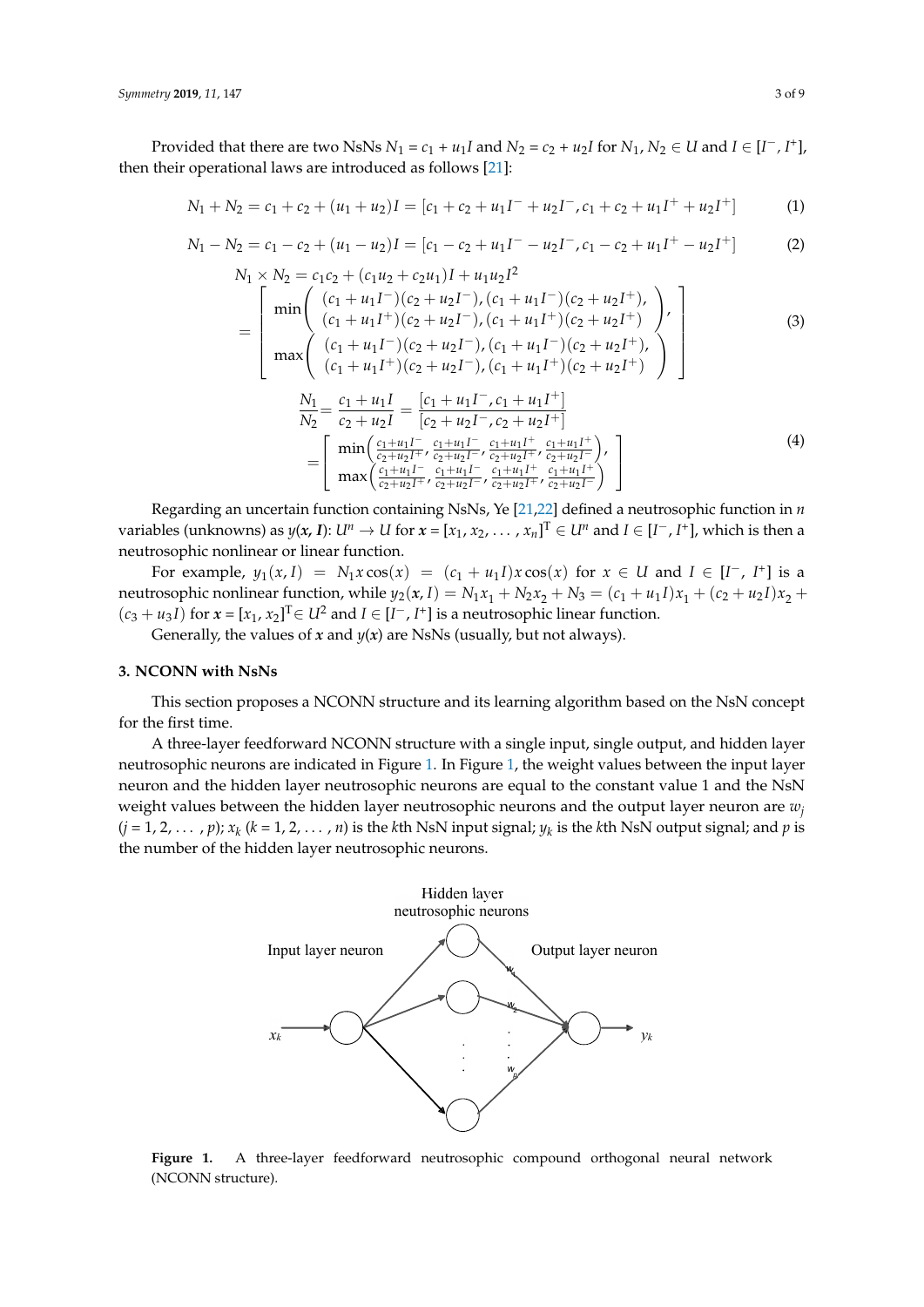In the learning process, when each NsN input signal is given by  $x_k = c_k + u_k I = [c_k + u_k I^-, c_k + u_k I^+]$  $u_k I^+$ ] ( $k = 1, 2, ..., n$ ) for *I*∈ [*I*<sup>-</sup>, *I*<sup>+</sup>], the actual output value is given as:

$$
y_k = \sum_{j=1}^p w_j \widetilde{q}_j, k = 1, 2, \dots, n
$$
\n<sup>(5)</sup>

where the neutrosophic neuron functions of the hidden layer  $\tilde{q}_j$  for  $j = 1, 2, \ldots, p$  are the Chebyshev compound neutrosophic orthogonal polynomial:  $\tilde{q}_1 = [1, 1]$ ,  $\tilde{q}_2 = X$ ,  $\tilde{q}_j = 2X \cdot \tilde{q}_{j-1} - \tilde{q}_{j-2}$ , and *X* is specified as the following unipolar neutrosophic sigmoid function (the neutrosophic S-function):

$$
\widetilde{X} = \frac{1}{1 + e^{-\alpha x_k}}\tag{6}
$$

The neutrosophic S-function can transform NsN into the interval (0, 1) and the different scalar parameters of *α* can change the slant degree of the neutrosophic S-function curve.

Then, the square interval of output errors between the desired output  $y_k^d = c_k^d + u_k^d I$  and the actual output  $y_k = c_k + u_k I$  for  $I \in [I^-, I^+]$  is given as follows:

$$
\widetilde{E}_k^2 = [(c_k^d + u_k^d I^- - c_k - u_k I^-)^2, (c_k^d + u_k^d I^+ - c_k - u_k I^+)^2]
$$
\n(7)

Whereas, the learning performance index of the proposed NCONN is specified as the following requirement:

$$
\widetilde{E} = \frac{1}{2} \sum_{k=1}^{n} \widetilde{E}_k^2
$$
\n(8)

The NCONN weight values can be adjusted by the following formula:

$$
\widetilde{W}_k(l+1) = \widetilde{W}_k(l) + \lambda \widetilde{E}_k \widetilde{Q}, k = 1, 2, \dots, n
$$
\n(9)

where  $\widetilde{W}_k(l) = [\widetilde{w}_1(l), \widetilde{w}_2(l), \ldots, \widetilde{w}_q(l)]^T$  and  $\widetilde{Q}_k(l) = [\widetilde{q}_1(l), \widetilde{q}_2(l), \ldots, \widetilde{q}_p(l)]^T$  is the NsN weight vector and the function vector of the hidden layer neutrosophic neurons,  $\lambda$  is the learning rate of the NCONN to determine the convergence velocity for  $\lambda \in (0, 1)$ , and *l* is the *l*th iteration learning of the NCONN.

Thus, this NCONN learning algorithm can be described below:

Step 1: Give  $W_k(0)$  by small random values,

Step 2: Input a NsN and calculate the actual output of a NCONN based on Equations (5) and (6), Step 3: Calculate the output error by using Equations (7) and (8),

Step 4: Adjust weight values by using Equation (9),

Step 5: Input the next NsN and return to Step 2.

In the NCONN learning process, the learning termination condition depends on the requirement of the specified learning error or iteration number.

Since NsN can be considered as a changeable interval depending to its indeterminacy  $I \in [I^-, I^+]$ , the learning algorithm of NCONN permits changeable interval operations, which are different from existing neural network algorithms and show its advantage of approximating neutrosophic nonlinear functions/NsN data in an uncertain/NsN setting.

Generally, the more the hidden layer neutrosophic neurons are, the higher the approximation accuracy of the proposed NCONN is. Then, the number of the hidden layer neutrosophic neurons determinated in actual applications will depend on the accuracy requirements of actual approximation models.

## **4. NsN Nonlinear Function Approximation Applied by the Proposed NCONN**

To prove the effectiveness of approximating any neutrosophic nonlinear function based on the proposed NCONN model, we present two illustrative examples in this section.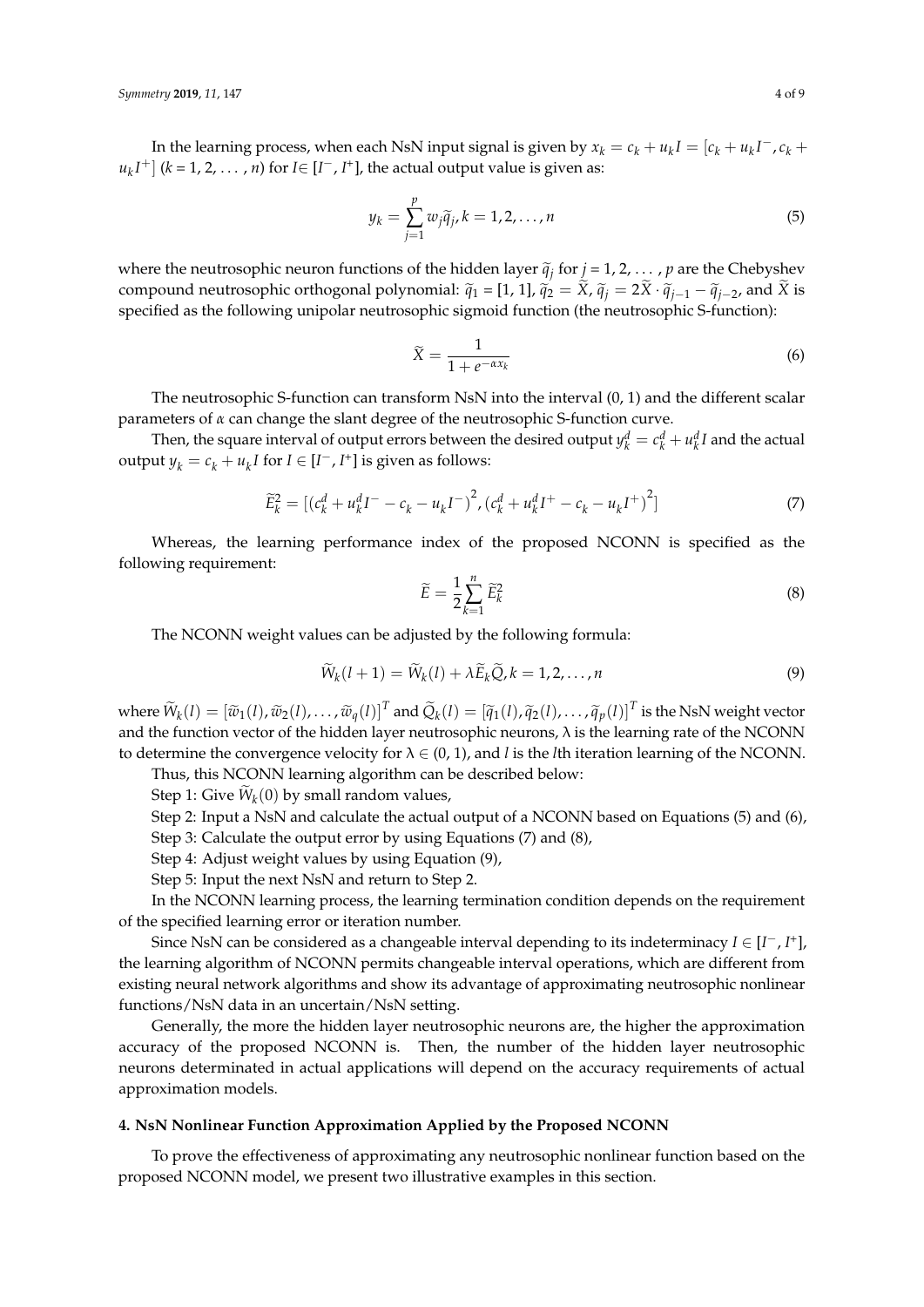**Example 1**. Supposing there is a neutrosophic nonlinear function:

$$
y_1(x, I) = 1 + 0.3I + (0.5 + 0.2I)x \cos(\pi x)
$$
 for  $I \in [0, 1]$ .

For  $x \in [-1+0.02I, 1+0.023I]$  and  $I \in [0, 1]$ , the proposed NCONN needs to approximate the above **Example 1**. Supposite nonlinear function.

To prove the approximation ability of the proposed NCONN, we give the proposed NCONN structure with eight hidden layer neutrosophic neurons ( $p = 8$ ) and learning parameters, which are<br>indicated in Table 1 indicated in Table [1.](#page-4-0) neutrosophic nonlinear function.

<span id="page-4-0"></span>

| <b>NCONN Structure</b><br>$\alpha$ |    | The Number of the Specified<br><b>Learning Iteration</b> | $\widetilde{F}$ |                  |
|------------------------------------|----|----------------------------------------------------------|-----------------|------------------|
| $1 \times 8 \times 1$              | フ5 | 0.25                                                     | 20              | [3.2941, 8.5088] |

Table 1. The NCONN structure and learning parameters.

Then, the desired output  $y_{1d} = [y_{1d}]$  $\frac{1}{1}d}$ ,  $y_{1}^{+}$  $\begin{bmatrix} 1 \\ 1 \end{bmatrix}$  and actual output  $y_1 = \begin{bmatrix} y_1^{-1} \\ y_1^{-1} \end{bmatrix}$ d actual output  $y_1 = [y_1^-, y_1^+]$  of the proposed NCONNs are shown in Figure [2.](#page-4-1) Obviously, the desired output curves and the actual output curves were very close to each other, to demonstrate the better approximation accuracy in the neutrosophic<br>NCONNS are shown in Figure 2. Obviously, the actual output curves and the actual output curves and the actual o nonlinear function approximation of the proposed NCONN. Hence, the proposed NCONN indicated the better approximation performance regarding the neutrosophic nonlinear function. desired output  $y_{1d} = [y_{1d}, y_{1d}]$  and actual output  $y_1 = [y_1, y_1]$  or the j

<span id="page-4-1"></span>

**Figure 2.** The desired output  $y_{1d} = [y_{1d}^-, y_{1d}^+]$  and actual output  $y_1 = [y_1^-, y_1^+]$  of the proposed NCONN.

**Example 2**. Considering a neutrosophic nonlinear function:

 $y_2(x, I) = (0.6 + 0.3I)\sin(\pi x) + (0.3 + 0.15I)\sin(3\pi x) + (0.1 + 0.05I)\sin(5\pi x)$  for  $I \in [0, 1]$ . For  $x \in [0 + 0.002I, 1 + 0.002I]$  and  $I \in [0, 1]$ , the proposed NCONN needs to approximate the above neutrosophic nonlinear function.

To prove the approximation ability of the proposed NCONN model, we also give the NCONN structure with eight hidden layer neutrosophic neurons  $(p = 8)$  and learning parameters, which are indicated in Table [2.](#page-5-0)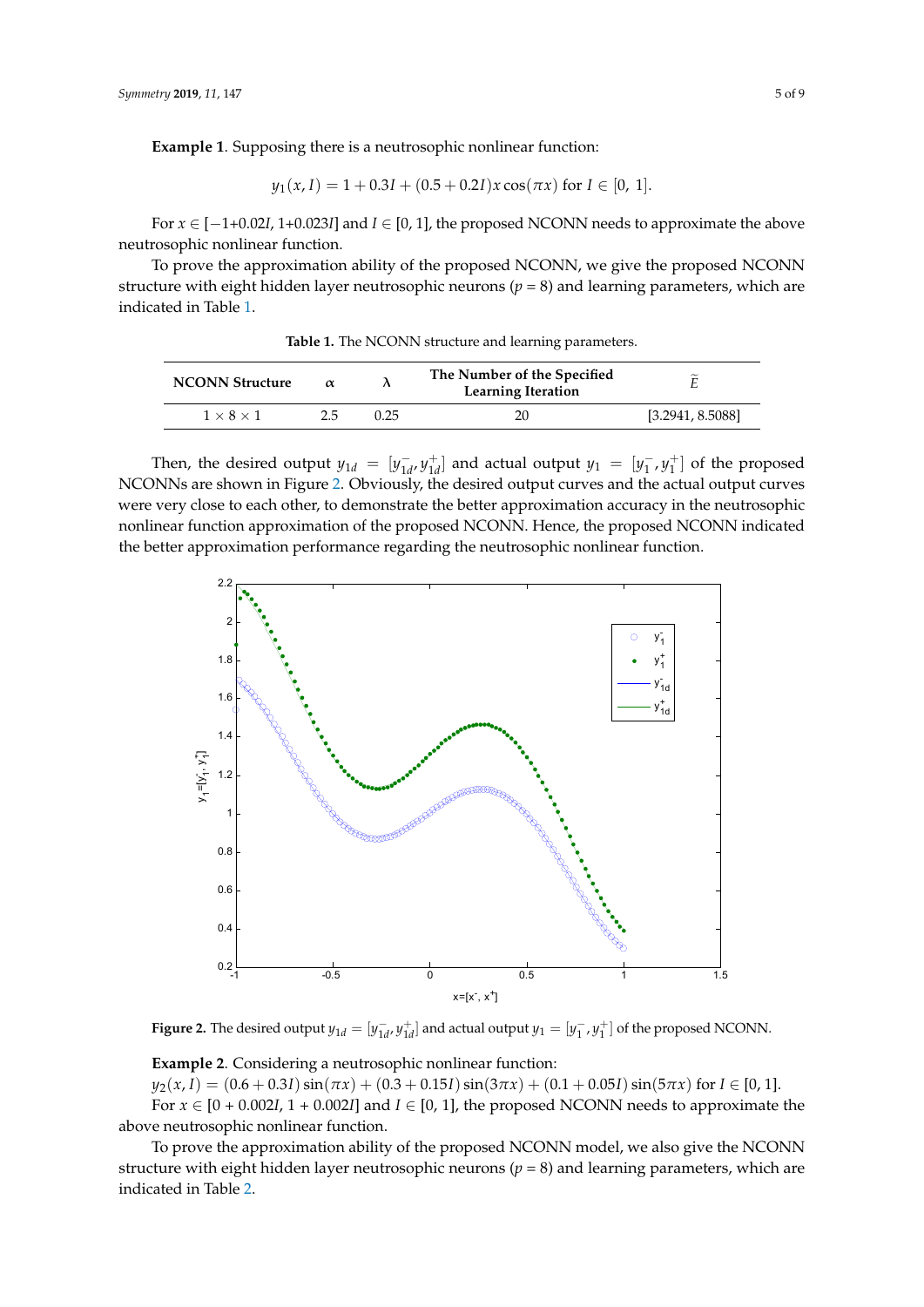| <b>NCONN Structure</b><br>$\alpha$ |  |     | The Number of the Specified<br><b>Learning Iteration</b> | $\approx$        |
|------------------------------------|--|-----|----------------------------------------------------------|------------------|
| $1 \times 8 \times 1$              |  | 0.3 |                                                          | [0.5525, 1.1261] |

<span id="page-5-0"></span>**Table 2.** The NCONN structure and learning parameters. indicated in Table 2.

Thus, the desired output  $y_{2d} = [y_{2d}^{-}]$  $^{-}_{2d}$ ,  $y^{+}_{2d}$ desired output  $y_{2d} = [y_{2d}^-, y_{2d}^+]$  and actual output  $y_2 = [y_2^-, y_2^+]$  of the proposed NCONN are indicated in Figure [3.](#page-5-1) It was obvious that the desired output curves and the actual output curves were also very close, so as to demonstrate the better approximating accuracy and performance in the neutrosophic nonlinear function approximation of the proposed NCONN.

<span id="page-5-1"></span>

**Figure 3.** The desired output  $y_{2d} = [y_{2d}^-, y_{2d}^+]$  and actual output  $y_2 = [y_2^-, y_2^+]$  of the proposed NCONN.

could see that the proposed NCONN showed faster learning velocity and a higher learning accuracy, could see that the proposed NCONN showed faster learning velocity and a higher learning accuracy, which indicated a better approximation performance regarding the neutrosophic nonlinear functions. which indicated a better approximation performance regarding the neutrosophic nonlinear functions. Corresponding to the learning results obtained from the above two illustrative examples, we

# **5. Actual Example on the Approximation of the JRC NsNs Based on the Proposed NCONN 5. Actual Example on the Approximation of the JRC NsNs Based on the Proposed NCONN**

In rock machanics, the JRC of rock joints implies uncertainty in different sampling lengths and directions of rock joints. Therefore, JRC uncertainty may make the shear strength of joints uncertain because of the corresponding relationship between JRC and the shear strength, which results in the difficulty of making assessments of side stability [\[25](#page-8-11)[–27\]](#page-8-8). However, the lengths of the testing samples can affect JRC values, which indicates their scale effect. To establish a relationship between the sampling lengths *L* and the JRC values in an uncertain/NsN setting, existing literature [\[25–](#page-8-11)[27\]](#page-8-8) used the uncertain/neutrosophic statistic method and fitting functions to establish some related model of *L* and the JRC. Since the proposed NCONN is able to approximate NsN data, the proposed NCONN could be applied to the relative approximation model between the sampling length *L* and the NsN data of the JRC by an actual example (a real case) in this section, to show its effectiveness.

According to the testing samples of the specified area in Shaoxing city, China and data analysis, we found a relationship between the sampling length *L* and the NsN data of JRC, which are shown in Table [3.](#page-6-0)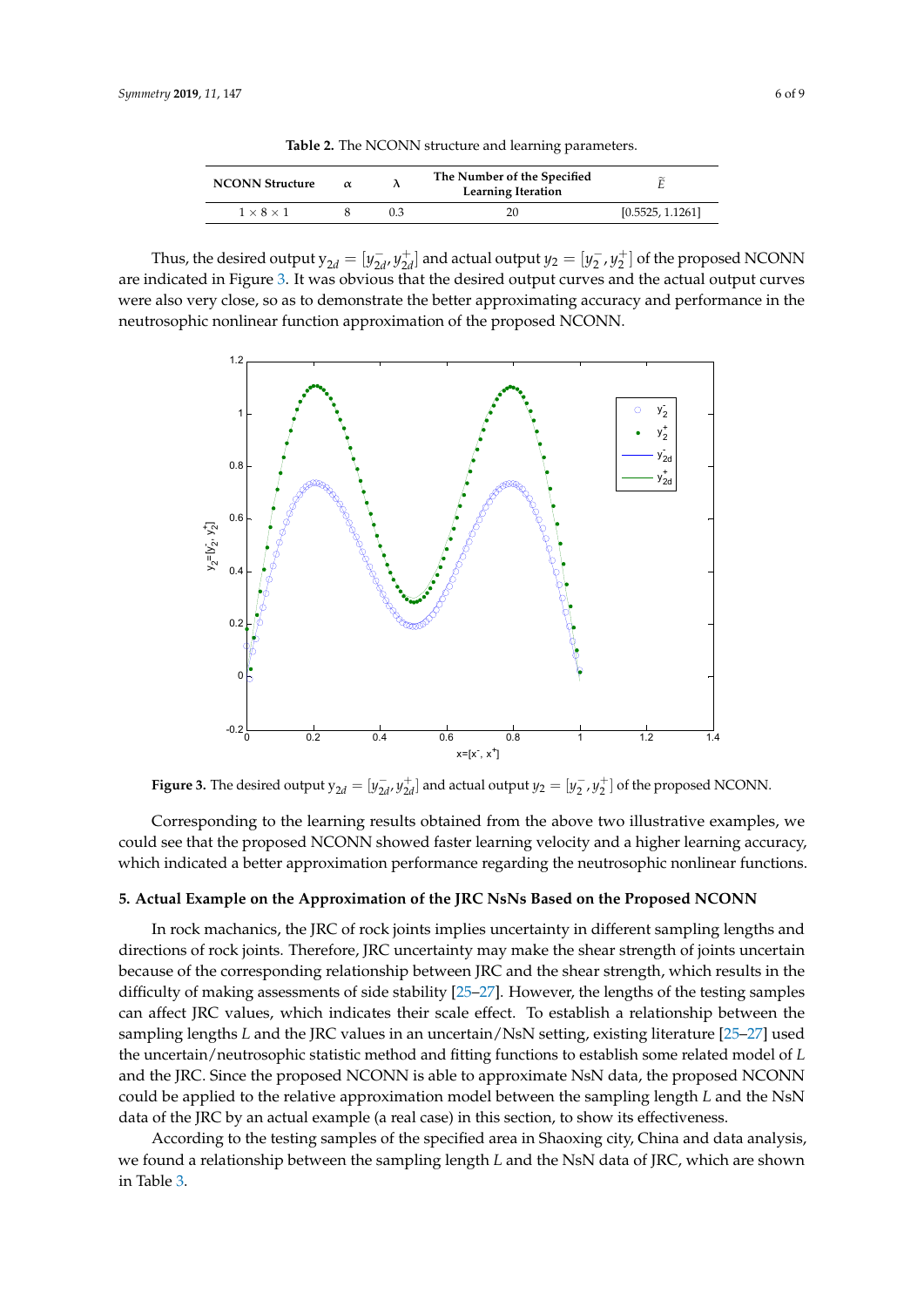| Sample Length L (cm) | $x_k$         | <b>JRC</b>       | $y_k$           |
|----------------------|---------------|------------------|-----------------|
| $9.8 + 0.4I$         | [9.8, 10.2]   | $8.321 + 6.231I$ | [8.321, 14.552] |
| $19.8 + 0.41$        | [19.8, 20.2]  | $7.970 + 6.419I$ | [7.970, 14.389] |
| $29.8 + 0.41$        | [29.8, 30.2]  | $7.765 + 6.529I$ | [7.765, 14.294] |
| $39.8 + 0.41$        | [39.8, 40.2]  | $7.762 + 6.464I$ | [7.762, 14.226] |
| $49.8 + 0.41$        | [49.8, 50.2]  | $7.507 + 6.641$  | [7.507, 14.147] |
| $59.8 + 0.4I$        | [59.8, 60.2]  | $7.417 + 6.714I$ | [7.417, 14.131] |
| $69.8 + 0.41$        | [69.8, 70.2]  | $7.337 + 6.7581$ | [7.337, 14.095] |
| $79.8 + 0.4I$        | [79.8, 80.2]  | $7.269 + 6.794I$ | [7.269, 14.063] |
| $89.8 + 0.41$        | [89.8, 90.2]  | $7.210 + 6.826I$ | [7.210, 14.036] |
| $99.8 + 0.41$        | [99.8, 100.2] | $7.156 + 6.855I$ | [7.156, 14.011] |

<span id="page-6-0"></span>**Table 3.** NsN data of rock joint roughness coefficient (JRC) regarding different sampling lengths for  $I \in [0, 1].$ 

<span id="page-6-1"></span>To establish the approximation model of the proposed NCONN regarding the actual example, we took the NCONN structure with eight hidden layer neutrosophic neurons  $(p = 8)$  and indicated the learning parameters in Table [4.](#page-6-1)

**Table 4.** The NCONN structure and learning parameters regarding the actual example.

| <b>NCONN Structure</b> |      | The Number of the Specified<br><b>Learning Iteration</b> |                   |
|------------------------|------|----------------------------------------------------------|-------------------|
| $1 \times 8 \times 1$  | 0.11 |                                                          | [3.2715, 22.3275] |

From Figure [4,](#page-6-2) we can see that the proposed NCONN could approximate the JRC NsN data regarding different sampling lengths *L* and showed a higher speed convergence and higher approximating accuracy in its learning process for the actual example. Obviously, the proposed NCONN could find the approximating model between different sampling lengths *L* and JRC NsN data, while existing neural networks cannot do them in the uncertain/NsN setting.

<span id="page-6-2"></span>

**Figure 4.** The proposed NCONN approximation results of the JRC NsN data regarding different **Figure 4.** The proposed NCONN approximation results of the JRC NsN data regarding different sampling lengths *L.* sampling lengths *L.*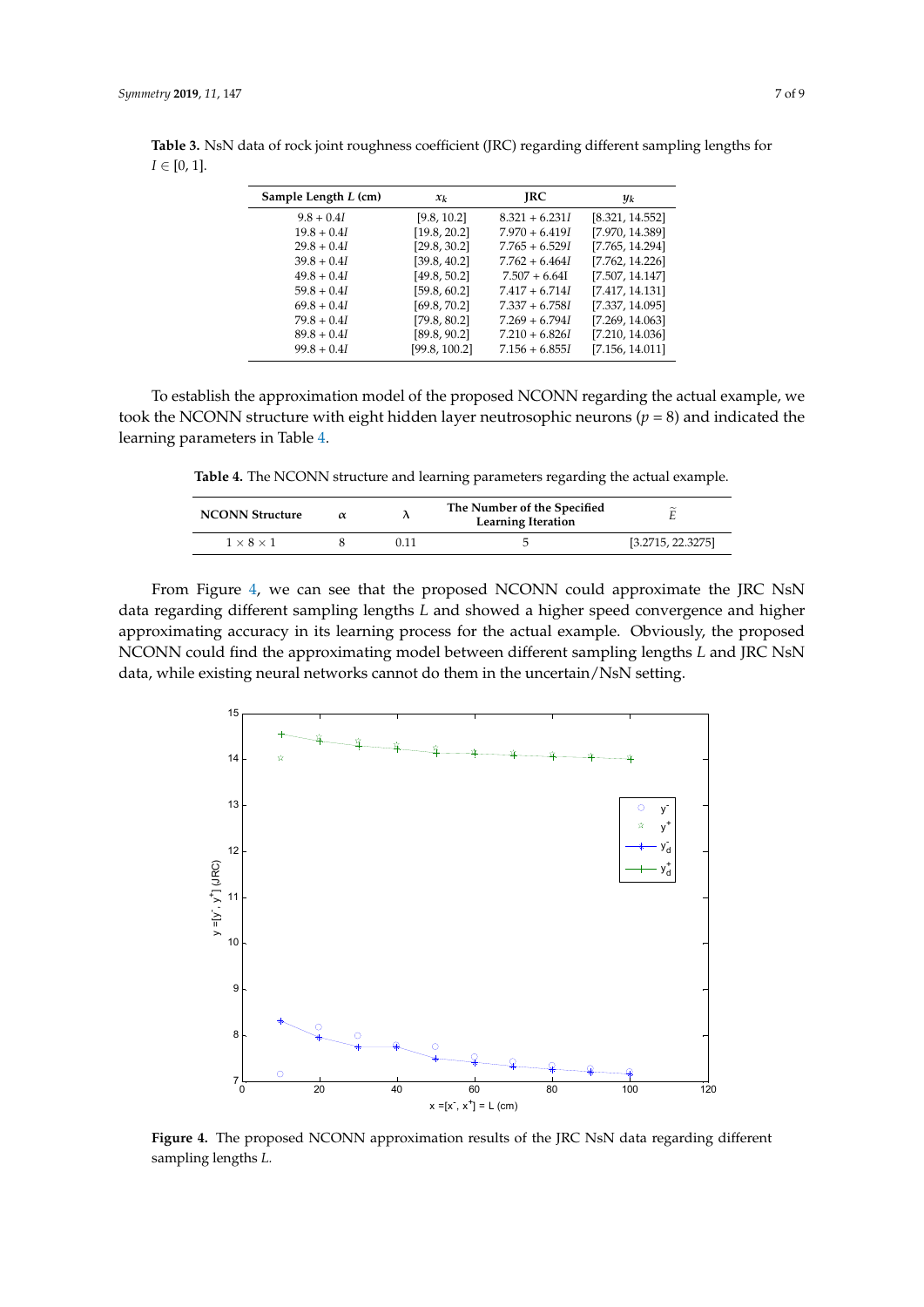## **6. Conclusions**

In a NsN setting, this original study presented a NCONN to approximate neutrosophic functions/NsN data for the first time. It is a three-layer feedforward neutrosophic network structure composed of a single input, a single output, and hidden layer neutrosophic neurons, where the single input and single output information are NsNs and hidden layer neutrosophic neuron functions are composed of both the Chebyshev neutrosophic orthogonal polynomial and the neutrosophic sigmoid function. Illustrative and actual examples were provided to verify the effectiveness and rationality of the proposed NCONN model for approximating neutrosophic nonlinear functions and establishing the approximation model of NsN data. Therefore, the contribution of this study is that the proposed NCONN could handle the approximating and modeling problems of uncertain/interval/neutrosophic functions and NsN data. Here, the main advantage is that the proposed NCONN implies a simpler learning algorithm, higher speed learning convergence, and higher learning accuracy in indeterminate/NsN environments.

In the future work, we shall propose further NCONNs with multi-inputs and multi-outputs and apply them to the modeling and approximating problems of neutrosophic functions and NsN data, the clustering analysis of NsNs, medical diagnosis problems, and possible applications for decision-making and control in robotics [\[14,](#page-8-0)[28\]](#page-8-12) in an indeterminate/NsN setting.

**Author Contributions:** J.Y. proposed the NCONN model and learning algorithm; W.H.C. provided the simulation analysis of illustrative and actual examples; J.Y. and W.H.C. wrote the paper together.

**Funding:** This paper was supported by the National Natural Science Foundation of China (Nos. 71471172, 61703280).

**Conflicts of Interest:** The authors declare that we have no conflict of interest regarding the publication of this paper.

### **References**

- <span id="page-7-0"></span>1. Baker, M.R.; Patil, R.B. Universal approximation theorem for interval neural networks. *Reliab. Comput.* **1998**, *4*, 235–239. [\[CrossRef\]](http://dx.doi.org/10.1023/A:1009951412412)
- <span id="page-7-1"></span>2. Beheshti, M.; Berrached, A.; Korvin, A.D.; Hu, C.; Sirisaengtaksin, O. On interval weighted three-layer neural networks. In Proceedings of the 31st Annual Simulation Symposium, Boston, MA, USA, 5–9 April 1998; pp. 188–195.
- <span id="page-7-2"></span>3. Rossi, F.; Conan-Guez, B. Multi-layer perceptron on interval data. Classification, clustering, and data analysis. In *Studies in Classification, Data Analysis, and Knowledge Organization*; Springer: Berlin, Germany, 2002; pp. 427–434.
- <span id="page-7-3"></span>4. Patiño-Escarcina, R.E.; Callejas Bedregal, B.R.; Lyra, A. Interval computing in neural networks: One layer interval neural networks. In *Intelligent Information Technology. Lecture Notes in Computer Science*; Das, G., Gulati, V.P., Eds.; Springer: Berlin/Heidelberg, Germany, 2004; Volume 3356, pp. 68–75.
- <span id="page-7-4"></span>5. Lu, J.; Xue, S.; Zhang, X.; Han, Y. A neural network-based interval pattern matcher. *Information* **2015**, *6*, 388–398. [\[CrossRef\]](http://dx.doi.org/10.3390/info6030388)
- <span id="page-7-5"></span>6. Piotr, A.; Kowalski, P.K. Interval probabilistic neural network. *Neural Comput. Appl.* **2017**, *28*, 817–834.
- <span id="page-7-6"></span>7. Specht, D.F. Probabilistic neural networks. *Neural Netw.* **1990**, *3*, 109–118. [\[CrossRef\]](http://dx.doi.org/10.1016/0893-6080(90)90049-Q)
- <span id="page-7-7"></span>8. Smarandache, F. *Neutrosophy: Neutrosophic Probability, Set, and Logic*; American Research Press: Rehoboth, DE, USA, 1998.
- 9. Smarandache, F. *Introduction to Neutrosophic Measure, Neutrosophic Integral, and Neutrosophic Probability*; Sitech & Education Publisher: Craiova, Columbus, 2013.
- <span id="page-7-8"></span>10. Smarandache, F. *Introduction to Neutrosophic Statistics*; Sitech & Education Publishing: Columbus, OH, USA, 2014.
- <span id="page-7-9"></span>11. Ye, J. A multicriteria decision-making method using aggregation operators for simplified neutrosophic sets. *J. Intell. Fuzzy Syst.* **2014**, *26*, 2459–2466.